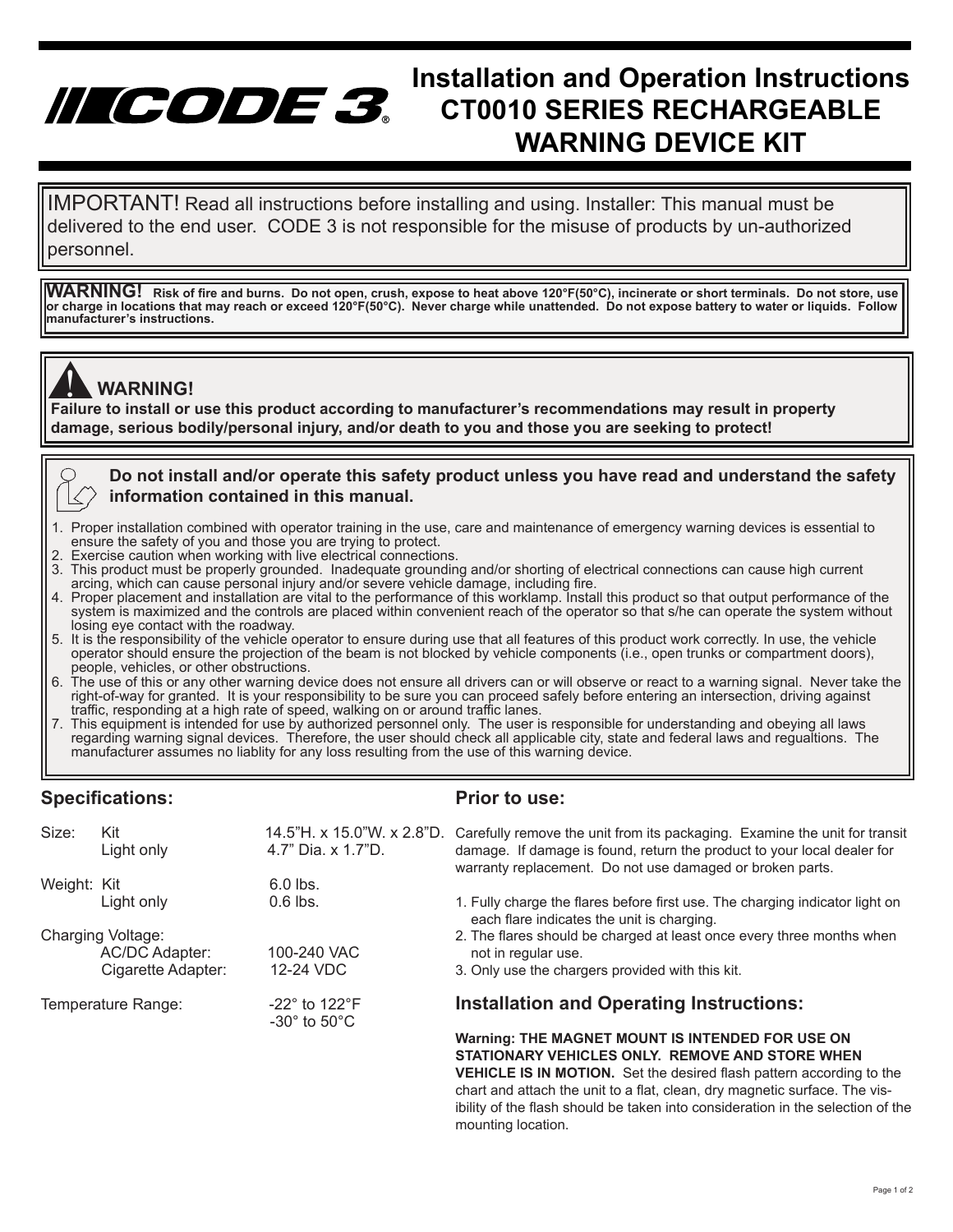**Flash Pattern Chart, Tabla de Patrones de Destello, Tableau des Effets Clignotants, Tabelle mit Leuchtmuster**

| No. | <b>Warning LEDs</b>             | <b>Worklight LEDs</b> |  |  |
|-----|---------------------------------|-----------------------|--|--|
|     | <b>Single Press</b>             | <b>Double Press</b>   |  |  |
| 1   | On / Rotate                     | On                    |  |  |
| 2   | Quad Flash - Fast               | Off                   |  |  |
| 3   | Single Flash - Strobe           |                       |  |  |
| 4   | Wig Wag                         |                       |  |  |
| 5   | Triple Flash - Fast, Fast, Slow |                       |  |  |
| 6   | Steady Burn                     |                       |  |  |
| 7   | Steady Burn - Dim               |                       |  |  |
| 8   | One LED                         |                       |  |  |
| 9   | Two LEDs                        |                       |  |  |
| 10  | Off                             |                       |  |  |



\*Press and hold to turn all LEDs off.

\*Mantenga presionado para apagar todos los LED. \*Pour éteindre toutes les DEL, appuyer et maintenir en foncé. \*Halten Sie diese Taste gedrückt, um alle LEDs auszus chalten .

#### CODE 3 (Manufacturer)

CODE 3 warrants that on the date of purchase, this product will conform to CODE 3's specifications for this product (which are available from CODE 3 upon request). This Limited Warranty extends for twelve (12) months from the date of purchase.

DAMAGE TO PARTS OR PRODUCTS RESULTING FROM TAMPERING, ACCIDENT, ABUSE, MISUSE, NEGLIGENCE, UN-APPROVED MODIFICATIONS, FIRE OR OTHER HAZARD; IMPROPER INSTALLATION OR OPERATION; OR NOT BEING MAINTAINED IN ACCORDANCE WITH THE MAINTENANCE PROCEDURES SET FORTH IN CODE 3'S INSTALLATION AND OPERATING INSTRUCTIONS VOIDS THIS LIMITED WARRANTY.

Exclusion of Other Warranties:

CODE 3 MAKES NO OTHER WARRANTIES, EXPRESSED OR IMPLIED. THE IMPLIED WARRANTIES FOR MERCHANT-ABILITY, QUALITY OR FITNESS FOR A PARTICULAR PURPOSE, OR ARISING FROM A COURSE OF DEALING, US-AGE OR TRADE PRACTICE ARE HEREBY EXCLUDED AND SHALL NOT APPLY TO THE PRODUCT AND ARE HEREBY DISCLAIMED, EXCEPT TO THE EXTENT PROHIBITED BY APPLICABLE LAW. ORAL STATEMENTS OR REPRESENTA-TIONS ABOUT THE PRODUCT DO NOT CONSTITUTE WARRANTIES.

Remedies and Limitation of Liability:

CODE 3'S SOLE LIABILITY AND BUYER'S EXCLUSIVE REMEDY IN CONTRACT, TORT (INCLUDING NEGLIGENCE), OR UNDER ANY OTHER THEORY AGAINST CODE 3 REGARDING THE PRODUCT AND ITS USE SHALL BE, AT CODE 3'S DISCRETION, THE REPLACEMENT OR REPAIR OF THE PRODUCT, OR THE REFUND OF THE PURCHASE PRICE PAID BY BUYER FOR NON-CONFORMING PRODUCT. IN NO EVENT SHALL CODE 3'S LIABILITY ARISING OUT OF THIS LIMITED WARRANTY OR ANY OTHER CLAIM RELATED TO THE CODE 3'S PRODUCTS EXCEED THE AMOUNT PAID FOR THE PRODUCT BY BUYER AT THE TIME OF THE ORIGINAL PURCHASE. IN NO EVENT SHALL CODE 3 BE LIABLE FOR LOST PROFITS, THE COST OF SUBSTITUTE EQUIPMENT OR LABOR, PROPERTY DAMAGE, OR OTHER SPECIAL, CONSEQUENTIAL, OR INCIDENTAL DAMAGES BASED UPON ANY CLAIM FOR BREACH OF CONTRACT, IMPROPER INSTALLATION, NEGLIGENCE, OR OTHER CLAIM, EVEN IF CODE 3 OR A REPRESENTATIVE OF CODE 3 HAS BEEN ADVISED OF THE POSSIBILITY OF SUCH DAMAGES. CODE 3 SHALL HAVE NO FURTHER OBLIGATION OR LIABILITY WITH RESPECT TO THE PRODUCT OR ITS SALE, OPERATION AND USE, AND CODE 3 NEITHER ASSUMES NOR AUTHORIZES THE ASSUMPTION OF ANY OTHER OBLIGATION OR LIABILITY IN CONNECTION WITH SUCH PRODUCT.

This Limited Warranty defines specific legal rights. You may have other legal rights which vary from jurisdiction to jurisdiction. Some jurisdictions do not allow the exclusion or limitation of incidental or consequential damages.



10986 North Warson Road St. Louis, MO 63114 Technical Service (314) 996-2800 c3\_tech\_support@code3esg.com www.code3esg.com

> An ECCO SAFETY GROUP™ Brand www.eccosafetygroup.com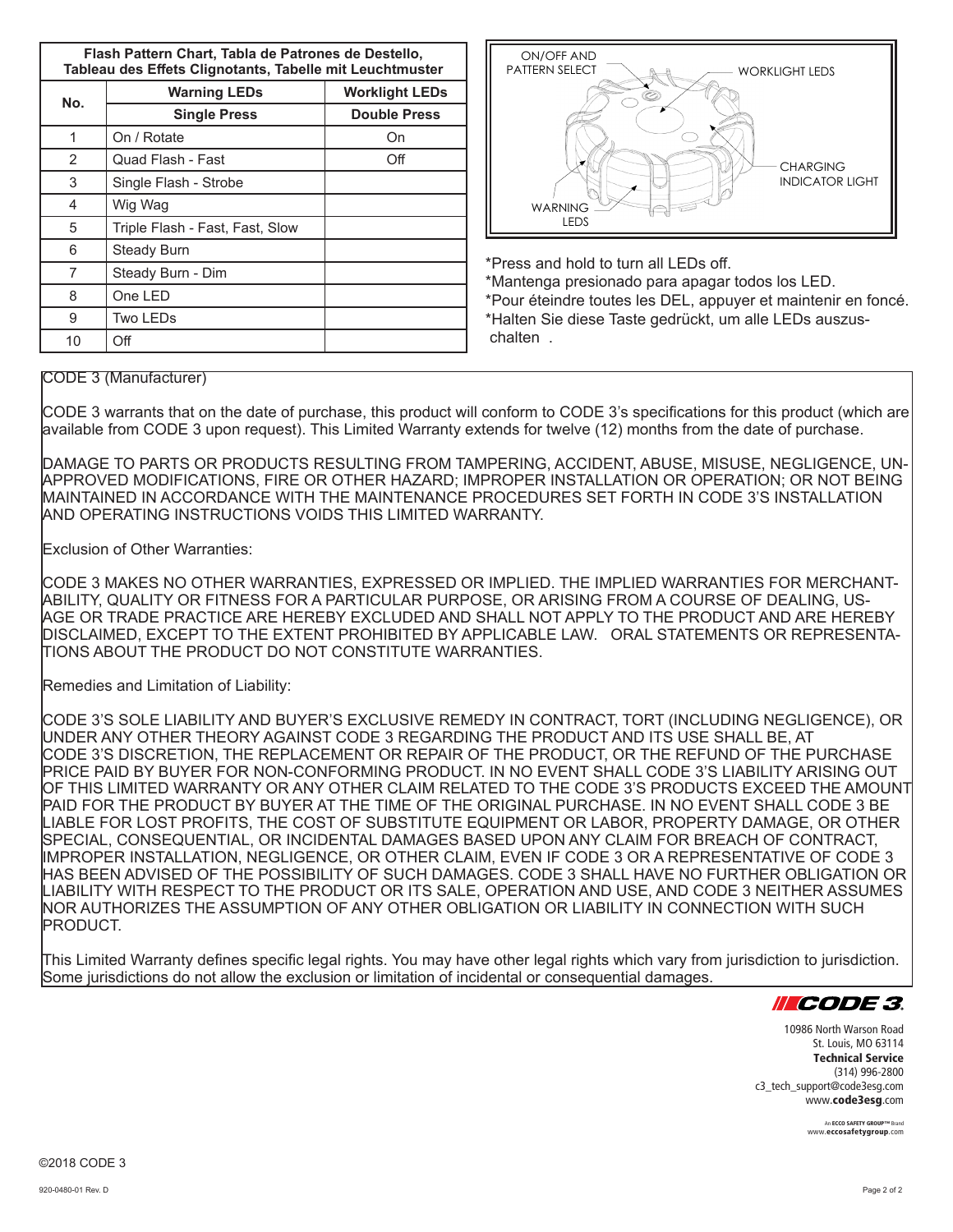# IICODE 3.

## **Instrucciones de Instalación DISPOSITIVO DE ADVERTENCIA EN CARRETERA RECARGABLES SERIE CT0010**

manual se debe entregar al usuario final. ECCO no se hace responsable del mal uso de los **¡**IMPORTANT! Lea todas las instrucciones antes de instalar y utilizar. Instalador: Este productos por parte de personal no autorizado.

**¡ADVERTENCIA! Riesgo de incendio y quemaduras. No abra, aplaste, exponga a temperaturas superiores a 50 °C (120 °F), incinere o ponga los terminales en corto. No almacene, utilice o cargue en lugares que pueden alcanzar o superar los 50 °C (120 °F). Nunca deje cargando sin supervisión. No exponga la batería al agua u otros líquidos. Siga las instrucciones del fabricante.**



### **ADVERTENCIA!**

**El no instalar o utilizar este producto de acuerdo con las recomendaciones del fabricante podría tener como**<br>El no instalar o utilizar este producto de acuerdo con las recomendaciones del fabricante podría tener como **resultado daño a la propiedad, lesiones graves corporales/personales o la muerte de usted y de las personas que busca proteger.** 



- 1. La correcta instalación junto con la capacitación del operador respecto del uso, el cuidado y el mantenimiento de los dispositivos de alerta de emergencia son esenciales para garantizar la seguridad de usted y de quienes intenta proteger.
- 2. Tenga precaución cuando trabaje con conexiones eléctricas con carga.
- 3. Este producto debe estar correctamente conectado a tierra. La conexión inadecuada a tierra o el cortocircuito de las conexiones eléctricas pueden causar arcos con alta corriente, lo que puede causar lesiones físicas o daños graves en vehículos, incluido fuego.
- 4. La correcta ubicación e instalación son vitales para el rendimiento de este dispositivo de advertencia. Instale este producto de forma que el rendimiento de producción del sistema se maximice y los controles estén situados a una distancia apropiada para el operador, de modo que pueda operar el sistema sin perder contacto visual con el camino.
- 5. Es responsabilidad del operador del vehículo asegurarse de que todas las funciones de este producto funcionen correctamente durante su uso. Durante el uso, el operador del vehículo debe asegurar que los componentes de este (es decir, maleteros o puertas de compartimientos abiertas), personas, vehículos u otras obstrucciones no bloqueen la proyección de la señal de advertencia.
- 6. El uso de este o cualquier otro dispositivo de advertencia no garantiza que todos los conductores puedan observar o reaccionar ante una señal de advertencia ni que lo harán. Nunca tome el derecho de paso por sentado. Es su responsabilidad asegurarse de que puede continuar de forma segura antes de entrar en una intersección, conducir contra el tráfico, responder a una tasa alta de velocidad, o caminar sobre los carriles de tráfico o alrededor de estos.
- 7. Este equipo está diseñado para ser utilizado únicamente por personal autorizado. El usuario es responsable de entender y obedecer todas las leyes relacionadas con los dispositivos de señal de advertencia. Por lo tanto, el usuario debe comprobar todas las leyes y regulaciones de la ciudad, el estado y el país. El fabricante no asume ninguna responsabilidad por cualquier pérdida ocasionada por el uso de este dispositivo de advertencia.

#### **Especificaciones:**

| Tamaño: Kit<br>Solo Luz                                               | An. x 43,2mm (2,8") Prof.<br>$(1,7")$ Prof. | 368,3mm(14.5") Alt.x 381 mm (15)x<br>119,4 mm (4.7") Diám. x 43,2 mm |
|-----------------------------------------------------------------------|---------------------------------------------|----------------------------------------------------------------------|
| Peso: Kit<br>Solo Luz                                                 | 2,72 kg (6 lb)<br>$0,27(0,6)$ lb)           |                                                                      |
| Voltaje de carga:<br>Adaptador de CA/CC:<br>Adaptador de cigarrillos: |                                             | 100-240 V CA<br>12-24 V CC                                           |
| Rango de temperatura:                                                 |                                             | -22 $^{\circ}$ a 122 $^{\circ}$ F<br>$-30^\circ$ a $50^\circ$ C      |

#### **Antes del uso:**

Retire cuidadosamente la unidad de su embalaje. Examinar la unidad en busca de daños producidos durante el transporte. Si se detectan daños, devuelva el producto a su distribuidor local para obtener un reemplazo de garantía. No utilice piezas dañadas o rotas.

- 1. Cargue completamente las balizas antes del primer uso. El luz indicadora de carga de cada baliza indica que la unidad se está cargando.
- 2. Las balizas se deben cargar al menos una vez cada tres meses cuando no se utilizan regularmente.
- 3. Utilice solo los cargadores proporcionados con este juego.

#### **Instrucciones de instalación y operación:**

**Advertencia: EL MONTAJE MAGNÉTICO ESTÁ PREVISTO SOLO PARA SU USO EN VEHÍCULOS ESTACIONARIOS. EXTRÁIGALO Y GUÁRDELO CUANDO EL VEHÍCULO ESTÉ EN MOVIMIENTO. Establezca el patrón de destello deseado de acuerdo con el gráfico y conecte la unidad a una superficie plana, limpia, seca y magnética. La visibilidad del destello debe tenerse en cuenta para la selección de la ubicación de montaje**.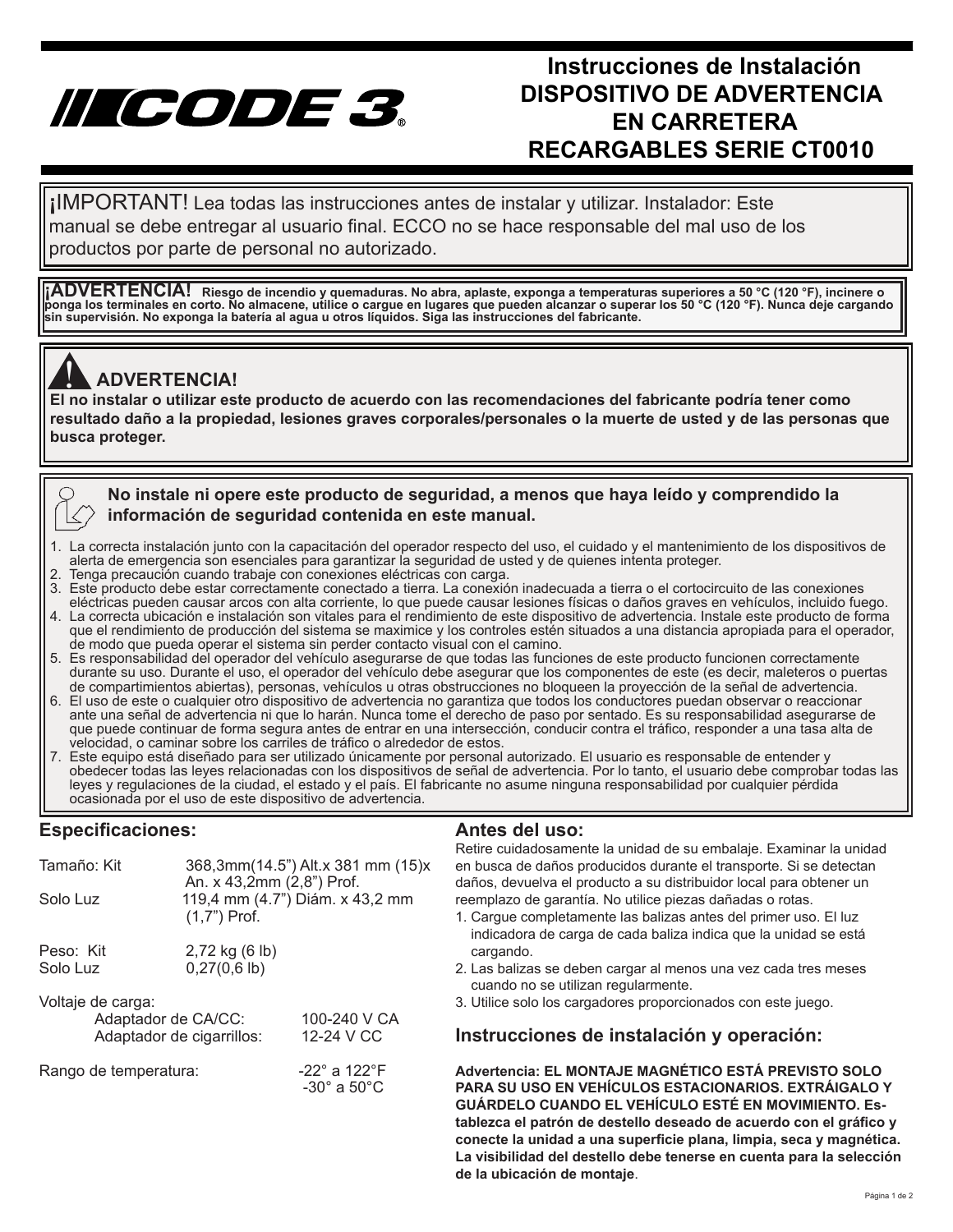

#### **Garantía limitada del fabricante y restricción de la responsabilidad:**

El fabricante garantiza que en la fecha de compra este producto cumplirá con las especificaciones del fabricante para este producto (que el fabricante pone a su disposición si se solicitan). Esta garantía limitada se extiende por doce (12) meses a partir de la fecha de compra.

EL DAÑO A LAS PIEZAS O LOS PRODUCTOS CAUSADO POR LA ALTERACIÓN, ACCIDENTE, ABUSO, MAL USO, NEGLIGENCIA, MODIFICACIONES NO AUTORIZADAS, FUEGO U OTRO PELIGRO; INSTALACIÓN U OPERACIÓN INCORRECTAS; O NO REALIZAR EL MANTENIMIENTO DE ACUERDO CON LOS ROCEDIMIENTOS DE MANTENIMIENTO ESTABLECIDOS EN LAS INSTRUCCIONES DE INSTALACIÓN Y DE OPERACIÓN DEL FABRI-CANTE ANULA ESTA Garantía LIMITADA.

#### **Exclusión de otras garantías:**

EL FABRICANTE NO OFRECE NINGUNA OTRA GARANTÍA, EXPRESA O IMPLÍCITA. LAS GARANTÍAS IMPLÍCITAS DE COMERCIABILIDAD, CALIDAD O IDONEIDAD PARA UN OBJETIVO PARTICULAR, O QUE SURJAN DE UNA TRANSACCIÓN, USO O PRÁCTICA DE COMERCIO QUEDAN EXCLUIDAS POR MEDIO DE LA PRESENTE Y NO SERÁN VÁLIDAS PARA EL PRODUCTO, Y SE ANULAN POR MEDIO DE LA PRESENTE, EXCEPTO EN LA MEDIDA EN QUE LO PROHÍBAN LAS LEYES VIGENTES. LAS DECLARACIONES VERBALES O REPRESENTACIONES SO-BRE EL PRODUCTO NO CONSTITUYEN GARANTÍAS.

#### **Compensaciones y restricción de la responsabilidad:**

LA ÚNICA RESPONSABILIDAD DEL FABRICANTE Y LA ÚNICA Y EXCLUSIVA COMPENSACIÓN DEL COMPRADOR EN VIRTUD DE UN CONTRATO, POR ILÍCITO CIVIL O SEGÚN CUALQUIER SUPUESTO EN CONTRA DEL FABRI-CANTE RESPECTO AL PRODUCTO Y SU USO SERÁ EL REEMPLAZO O LA REPARACIÓN DEL PRODUCTO, O EL REEMBOLSO DEL PRECIO DE COMPRA PAGADO QUE HAYA PAGADO EL COMPRADOR POR EL PRODUCTO QUE NO CUMPLE CON LOS REQUISITOS. EN NINGÚN CASO LA RESPONSABILIDAD DEL FABRICANTE QUE SURJA DE ESTA GARANTÍA LIMITADA O POR CUALQUIER OTRA RECLAMACIÓN RELACIONADA CON LOS PRODUCTOS DEL FABRICANTE EXCEDERÁ LA CANTIDAD QUE EL COMPRADOR PAGÓ POR EL PRODUCTO EN EL MOMENTO DE LA COMPRA ORIGINAL. EN NINGÚN CASO EL FABRICANTE SERÁ RESPONSABLE POR LUCRO CESANTE, EL COSTO DE LA SUSTITUCIÓN DEL EQUIPO O LA MANO DE OBRA, DAÑOS A LA PROPIEDAD U OTROS DA-ÑOS ESPECIALES, CONSECUENCIALES O INCIDENTALES QUE SE BASEN EN CUALQUIER RECLAMACIÓN POR INCUMPLIMIENTO DE CONTRATO, INSTALACIÓN INAPROPIADA, NEGLIGENCIA O DE OTRO TIPO, INCLUSO SI SE LE HA INFORMADO AL FABRICANTE O A UN REPRESENTANTE DEL FABRICANTE SOBRE LA POSIBILIDAD DE QUE OCURRAN TALES DAÑOS. EL FABRICANTE NO TENDRÁ NINGUNA OTRA OBLIGACIÓN O RESPON-SABILIDAD CON RESPECTO AL PRODUCTO O SU VENTA, OPERACIÓN Y USO, Y EL FABRICANTE NO ASUME NI AUTORIZA EL SUPUESTO DE CUALQUIER OTRA OBLIGACIÓN O RESPONSABILIDAD EN RELACIÓN CON DICHO PRODUCTO.

Esta garantía limitada define derechos legales específicos. Usted puede tener otros derechos legales que varían de una jurisdicción a otra. Algunas jurisdicciones no permiten la exclusión ni la limitación de daños incidentales o consecuenciales.



10986 North Warson Road St. Louis, MO 63114 Sevicio Técnico (314) 996-2800 c3\_tech\_support@code3esg.com www.code3esg.com

> An ECCO SAFETY GROUP™ Brand www.eccosafetygroup.com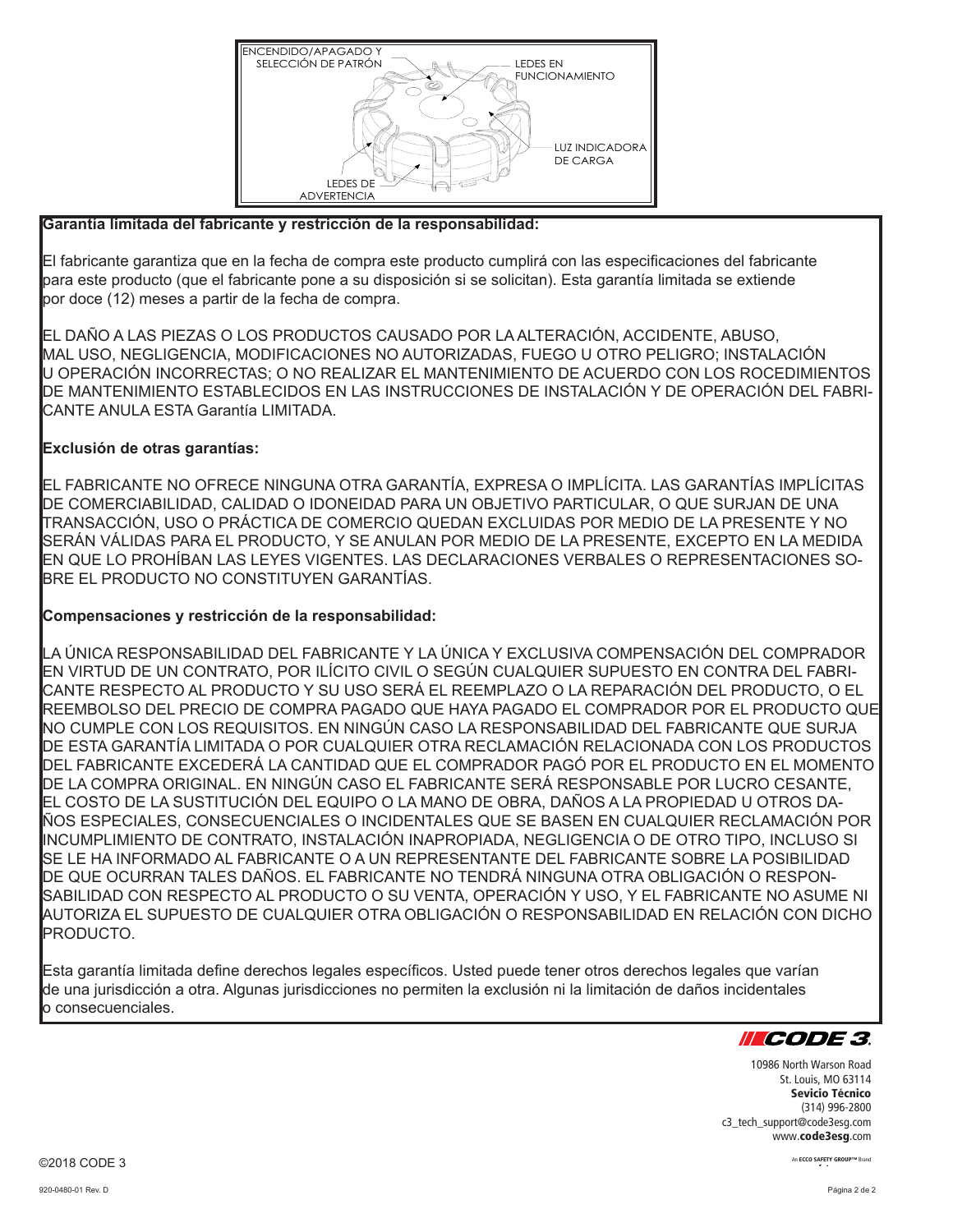## **Instructions D'installation et D'utilisation INCODE 3.** DISPOSITIF D'AVERTISSEMENT ROUTIER **RECHARGEABLES DE LA SERIE CT0010**

 cemanuel doitêtre remisàl'utilisateur final. ECCO n'est pas responsable de l'utilisation IMPORTANT! Lisez toutes les instructions avant l'installation et l'utilisation. Installateur : abusivedeses produits par du personnel non autorisé.

**ADVERTISSEMENT! Risque d'incendie et de brûlures. Ne pas ouvrir,écraser, exposeràune chaleur supérieureà50 °C (120 °F), incinéreroucourt-circuiter les bornes. Ne pas entreposer, utiliser et charger le produit dans des endroits pouvant atteindre ou dépasser 50 °C (120 °F).Nejamais charger l'appareil sans surveillance. Ne pas exposer la batterieàl'eau ouàdes liquides. Suivre les instructions du fabricant.**

## **ADVERTISSEMENT!**

**Le non-respect des recommandations du fabricant lors de l'installation ou de l'utilisation de ce<br>Le non-respect des recommandations du fabricant lors de l'installation ou de l'utilisation de ce produit peut entraîner des dommages matériels et vous causer à vous-même ainsi qu'à ceux que vous souhaitez protéger des blessures corporelles graves voire mortelles!**

 **N'installez pas ce produit de sécurité et ne l'utilisez pas à moins d'avoir lu et compris lesinformations de sécurité contenues dans ce manuel.**

- 1. Une installation appropriée et un opérateur formé à utiliser, entretenir et réparer des dispositifs d'avertissement d'urgence sont essenti els pour garantir votre sécurité et celle de ceux que vous essayez de protéger.<br>2. Sovez prudent lorsque vous travaillez avec des connexions électriques sous te
- Soyez prudent lorsque vous travaillez avec des connexions électriques sous tension.
- 3. Ce produit doit être mis à la terre adéquatement. Une mise à la terre inadéquate ou un court-circuit des connexions électriques peu vent provoquer un arc électrique à courant élevé, ce qui peut provoquer des blessures corporelles ou des dommages importants au véhicule, y compris un incendie.
- 4. Un positionnement et une installation adéquats sont essentiels au bon fonctionnement de ce dispositif d'avertissement. Installez ce produit afin que les performances de productivité du système soient optimales et que les commandes soient à portée de main de l'opérateur pour qu'il puisse utiliser le système sans perdre le contact visuel avec la chaussée.
- 5. Il incombe à l'opérateur du véhicule de s'assurer que toutes les fonctionnalités de ce produit fonctionnent correctement pendant son utilisation. En cours d'utilisation, l'opérateur du véhicule doit s'assurer que la visibilité du signal d'avertissement n'est pas bloquée par des composantes du véhicule (c.-à-d., des coffres ou des portes de compartiment ouverts), des personnes, des véhicules ou d'autres obstacles.
- 6. L'utilisation de ce dispositif ou de tout autre dispositif d'avertissement ne garantit pas que tous les conducteurs seront attentifs aux signaux ou qu'ils réagiront conséquemment. Ne tenez jamais la priorité de passage pour acquise. Il est de votre responsabilité de vous assurer que vous pouvez procéder en toute sécurité avant d'entrer dans une intersection, de conduire dans le sens inverse de la circu lation, de répondre à un appel en conduisant à une vitesse élevée, de marcher sur ou autour des voies de circulation.
- 7. Cet équipement est destiné uniquement au personnel autorisé. Il incombe à l'utilisateur de comprendre et de respecter toutes les lois vigueur dans la ville, la province et le pays. Le fabricant décline toute responsabilité en cas de perte résultant de l'utilisation de ce dispositif d'avertissement.

#### **Spécifications:**

|  | <b>Avant l'utilisation:</b> |
|--|-----------------------------|
|  |                             |

| Taille: Trousse<br>Lumière seulement: diam. de 4,7 po x 1,7 po P | 14,5 po H.x 15,0 po L.x 2,8 po P |                                                  |
|------------------------------------------------------------------|----------------------------------|--------------------------------------------------|
| Poids: Trousse<br>Lumière seulement: 0,6 lb                      | 6 lb                             |                                                  |
| Tension de charge:<br>Adaptateur c.a./c.c.:                      | Adaptateur pour allume-cigare:   | 100-240 $c.a.$<br>12-24 V c.c.                   |
| Plage de températures:                                           |                                  | -22 $^{\circ}$ á 122 $^{\circ}$ F<br>-30° á 50°C |
|                                                                  |                                  |                                                  |

Retirer délicatement l'appareil de son emballage. Vérifier que l'appareil n'a pas été endommagé pendant le transport. En cas de dommage, renvoyer le produit à son détaillant local pour qu'il soit remplacé au titre de la garantie. Ne pas utiliser de pièces endommagées ou cassées.

- 1. Charger complètement les fusées avant la première utilisation. Le voy ant de charge de chaque fusée éclairante indique que l'appareil est en cours de charge.
- 2. Les fusées éclairantes doivent être chargées au moins une fois tous les trois mois lorsqu'elles ne sont pas utilisées régulièrement
- 3. Utiliser uniquement les chargeurs fournis avec cette trousse.

**Avertissement : LE SUPPORT AIMANTÉ EST UNIQUEMENT DESTINÉ À ÊTRE UTILISÉ SUR DES VÉHICULES STATIONNAIRES. RETIRER ET RANGER L'APPAREIL LORSQUE LE VÉHICULE EST EN MOUVEMENT. Régler l'effet clignotant souhaité à l'aide du tableau et fixer l'appareil sur une surface magnétique plane, propre et sèche. Il faut tenir compte de la visibilité de la lumière clignotante lors de la sélection de l'emplacement de montage.**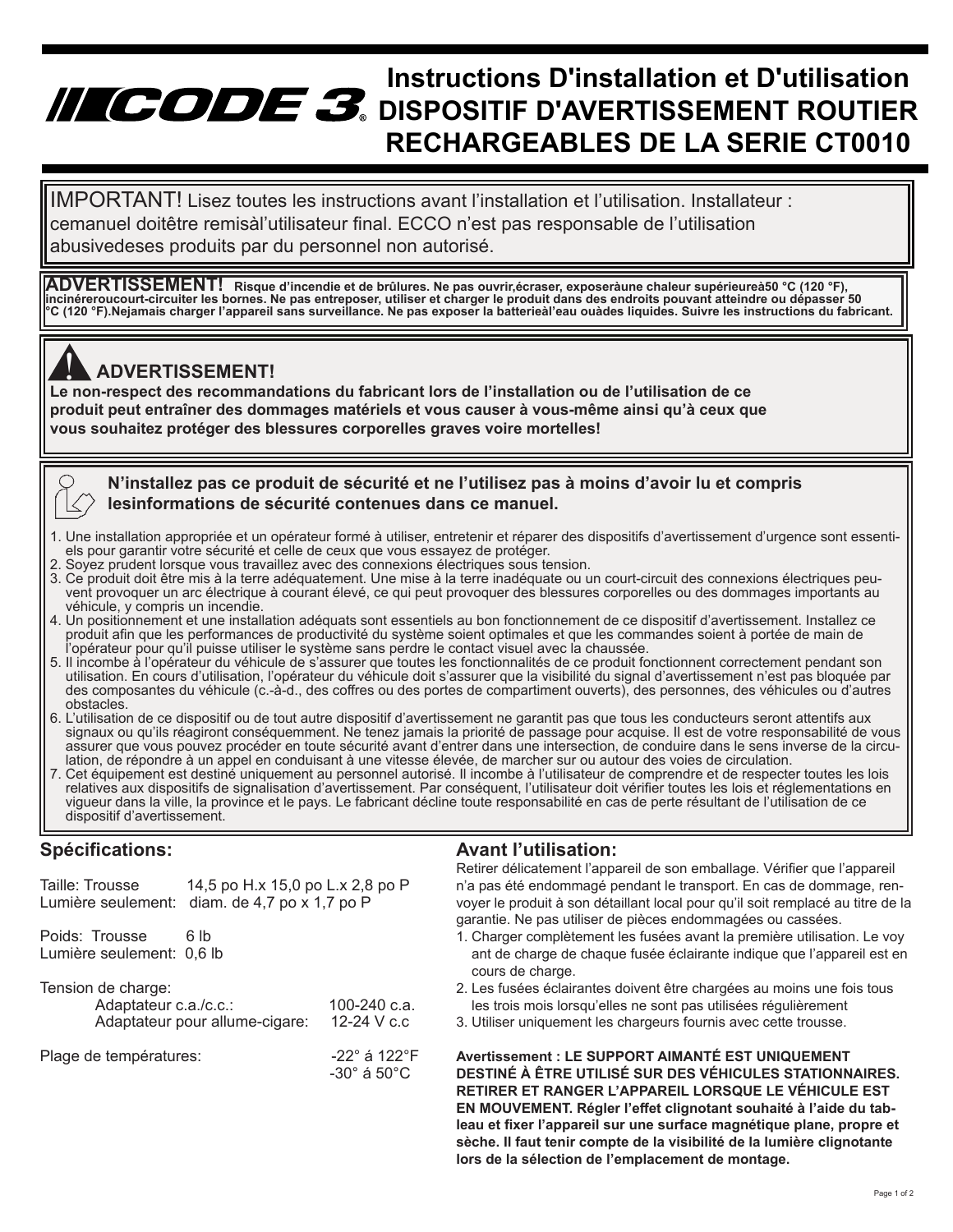

#### **Garantie limitée du fabricant et limitation de responsabilité :**

Le Fabricant garantit qu'à la date de l'achat, ce produit est conforme aux spécifications du Fabricant le concernant (qui sont disponibles sur demande auprès du Fabricant). Cette Garantie limitée s'étend sur douze (12) mois à compter de la date d'achat.

LES DOMMAGES À DES PIÈCES OU À DES PRODUITS RÉSULTANT D'UNE ALTÉRATION, D'UN ACCIDENT, D'UN ABUS, D'UNE NÉGLIGENCE, DE MODIFICATIONS NON AUTORISÉES, D'UN INCENDIE OU DE TOUT AUTRE DAN-GER ; DE L'INSTALLATION OU D'UNE UTILISATION INCORRECTE ; OU D'UN DÉFAUT D'ENTRETIEN CONFORME AUX PROCÉDURES DE MAINTENANCE DÉCRITES DANS LES CONSIGNES D'INSTALLATION ET D'UTILISATION DU FABRICANT ANNULENT CETTE GARANTIE LIMITÉE.

#### **Exclusion d'autres garanties :**

LE FABRICANT N'ÉMET AUCUNE AUTRE GARANTIE, QU'ELLE SOIT EXPRESSE OU IMPLICITE. LES GARANTIES IMPLICITES DE QUALITÉ MARCHANDE, DE QUALITÉ OU D'ADAPTATION À UN OBJECTIF PARTICULIER, OU DÉ-COULANT D'UNE TRANSACTION, D'UN USAGE OU DE PRATIQUES COMMERCIALES, SONT EXCLUES PAR LES PRÉSENTES, NE S'APPLIQUERONT PAS AU PRODUIT, ET SONT DÉCLINÉES PAR LES PRÉSENTES, EXCEPTÉ DANS LA MESURE INTERDITE PAR LA LÉGISLATION EN VIGUEUR. LES DÉCLARATIONS ORALES OU AUTRES DÉCLARATIONS CONCERNANT LE PRODUIT NE CONSTITUENT PAS DES GARANTIES.

#### **Recours et limitation de responsabilité :**

LA SEULE RESPONSABILITÉ DU FABRICANT ET LE RECOURS EXCLUSIF DE L'ACHETEUR CONTRE LE FABRI-CANT, PAR CONTRAT, EN CAS DE DÉLIT (Y COMPRIS LA NÉGLIGENCE), OU SELON TOUTE AUTRE THÉORIE, EN CE QUI CONCERNE LE PRODUIT ET SON UTILISATION, SE LIMITERONT, À LA DISCRÉTION DU FABRICANT, AU REMPLACEMENT OU À LA RÉPARATION DU PRODUIT, OU AU REMBOURSEMENT DU PRIX D'ACHAT PAYÉ PAR L'ACHETEUR POUR LE PRODUIT NON CONFORME. EN AUCUN CAS LA RESPONSABILITÉ DU FABRICANT DÉCOULANT DE CETTE GARANTIE LIMITÉE OU DE TOUTE AUTRE RÉCLAMATION RELATIVE AUX PRODUITS DU FABRICANT NE DÉPASSERA LE MONTANT PAYÉ PAR L'ACHETEUR POUR LE PRODUIT AU MOMENT DE L'ACHAT INITIAL. EN AUCUN CAS LE FABRICANT NE POURRA ÊTRE TENU POUR RESPONSABLE DE LA PERTE DE PROFITS, DU COÛT DE L'ÉQUIPEMENT OU DE LA MAIN D'OEUVRE DE REMPLACEMENT, DES DOMMAGES MATÉRIELS, OU D'AUTRES DOMMAGES SPÉCIAUX, CONSÉCUTIFS OU INCIDENTS EN SE BASANT SUR UNE RÉCLAMATION POUR RUPTURE DE CONTRAT, INSTALLATION INAPPROPRIÉE, NÉGLIGENCE OU TOUTE AUTRE RÉCLAMATION, MÊME SI LE FABRICANT OU UN REPRÉSENTANT DU FABRICANT A ÉTÉ AVERTI DE LA POS-SIBILITÉ DE TELS DOMMAGES. LE FABRICANT N'A AUCUNE AUTRE OBLIGATION OU RESPONSABILITÉ EN CE QUI CONCERNE LE PRODUIT OU SA VENTE, SON FONCTIONNEMENT ET SON UTILISATION, ET LE FABRICANT N'ASSUME NI N'AUTORISE EN AUCUN CAS L'HYPOTHÈSE D'UNE AUTRE OBLIGATION OU RESPONSABILITÉ EN RELATION AVEC CE PRODUIT.

Cette Garantie limitée définit des droits légaux spécifiques. Vous pouvez avoir d'autres droits légaux qui varient d'une juridiction à l'autre. Certaines juridictions ne permettent pas l'exclusion ou la limitation des dommages indirects ou consécutifs.



10986 North Warson Road St. Louis, MO 63114 Service Technique (314) 996-2800 c3\_tech\_support@code3esg.com www.code3esg.com

> An ECCO SAFETY GROUP™ Br www.eccosafetygroup.com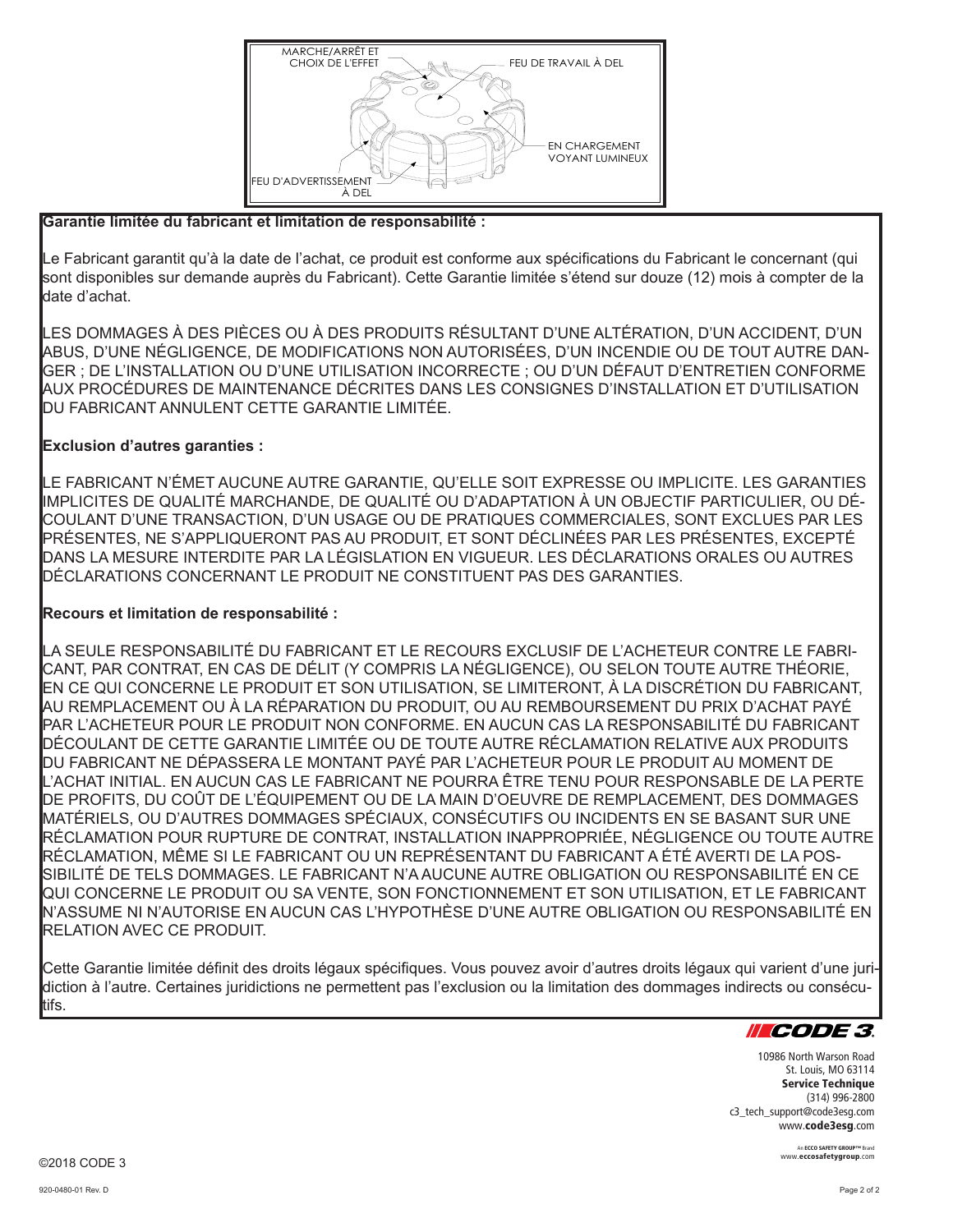## **Installations und Bedienunsanleitun STRAßENSEITIGE WARNVORRICHTUNG STRASSEARLECHTE DER SERIE CT0010**

 ECCO ist nicht verantwortlich für diemissbräuchliche Verwendung von Produkten durch nicht autorisiertes Personal.  $\sf WICHTIG!$  Lesen Sie vor der Installation und Verwendung alle Anweisungen. Monteur: Diese Anleitung muss dem Endbenutzer zugestellt werden.

WARNUNG! Brand- und Verbrennungsgefahr. Nicht öffnen, einklemmen, Temperaturen über 50 °C (120 °F) aussetzen, verbrennen oder<br>kurzschließen. Nicht an Standorten lagern, verwenden oder laden, an denen 50 °C (120 °F) erre **Akku niemals unbeaufsichtigt laden lassen. Den Akku weder Wasser noch anderen Flüssigkeiten aussetzen. Die Anweisungen des Herstellers befolgen.**



#### **WARNUNG!**

**Wenn Sie dieses Produkt nicht gemäß den Empfehlungen des Herstellers installieren oder verwenden, kann dies zu Sachschäden, schweren Personenschäden und/oder zum Tod für Sie und die Personen, denen Sie helfen möchten, führen!** 



**Installieren und/oder verwenden Sie dieses Sicherheitsprodukt nur, wenn Sie die Sicherheitsinformationen in dieser Anleitung gelesen und verstanden haben.**

- 1. Eine ordnungsgemäße Installation sowie eine Bedienerschulung in Hinsicht auf die Verwendung, Pflege und Wartung von Warnvorrichtungen sind unerlässlich, um Ihre Sicherheit und die Sicherheit der Personen, denen Sie helfen möchten, zu gewährleisten.
- 2. Gehen Sie bei der Arbeit mit stromführenden elektrischen Anschlüssen vorsichtig vor.
- 3. Dieses Produkt muss ordnungsgemäß geerdet werden. Eine unzureichende Erdung und/oder ein Kurzschluss der elektrischen Anschlüsse können zu Hochstromlichtbögen führen, die Verletzungen und/oder schwere Schäden am Fahrzeug, einschließlich Fahrzeugbrand, verursachen können.
- 4. Die richtige Platzierung und Installation sind für die Leistung der Warnvorrichtung von entscheidender Bedeutung. Installieren Sie dieses Produkt so, dass die Ausgangsleistung des Systems maximiert wird und die Bedienelemente sich in Reichweite des Bedieners befinden damit er/sie das System bedienen kann, ohne den Blick von der Fahrbahn nehmen zu müssen.
- 5. Es liegt in der Verantwortung des Fahrers sicherzustellen, dass während der Verwendung alle Funktionen dieses Produkts ordnungsgemäß funktionieren. Der Fahrer muss während der Verwendung sicherstellen, dass das Warnsignal nicht durch Fahrzeugkomponenten (z. B. offene Kofferraumklappe oder Türen), Personen, Fahrzeuge oder andere Hindernisse blockiert wird.
- 6. Durch die Verwendung dieser oder anderer Warnvorrichtungen kann nicht gewährleistet werden, dass alle Verkehrsteilnehmer das Warnsignal sehen oder darauf reagieren. Sehen Sie das Vorfahrtsrecht niemals als selbstverständlich an. Es liegt in Ihrer Verantwortung sicherzustellen, dass keine Gefahr für Sie besteht, bevor Sie eine Kreuzung überqueren, entgegen der Verkehrsrich tung oder mit hoher Geschwindigkeit fahren oder sich außerhalb des Fahrzeugs auf oder in der Nähe der Fahrspur bewegen.
- 7. Dieses Gerät darf nur von autorisiertem Personal verwendet werden. Der Benutzer ist dafür verantwortlich, alle Gesetze in Bezug auf Warnsysteme zu verstehen und einzuhalten. Daher sollte der Benutzer alle geltenden Gesetzte und Vorschriften auf Stadt-, Landes und Bundesebene prüfen. Der Hersteller übernimmt keine Haftung für Verluste, die durch die Verwendung dieser Warnvorrichtung entstehen.

#### **Spezifikationen:**

Größe: Satz: 368,3 mm (14,5") H x 381,0 mm (15,0") B x 71,1 mm (2,8") T Nur Licht: Durchmesser 119,4 mm x 43,2 mm x 71,1 mm (1,7") T

| Gewicht: Satz:              | 2,72 kg (6,00 lbs.)    |
|-----------------------------|------------------------|
| Nur Licht:                  | $0,27$ kg $(0,6$ lbs.) |
| Ladespannung:<br>$\sqrt{2}$ | 10000101100            |

AC/DC-Adapter: 100–240 VAC Adapter für Zigarettenanzünder: 12–24 VDC

Plage de températures : -22 °F bis 122 °F -30 ° bis 50 °C

#### **Vor der Verwendung:**

Nehmen Sie das Produkt vorsichtig aus der Verpackung. Überprüfen Sie das Produkt auf Transportschäden. Wenn Schäden festgestellt werden, senden Sie das Produkt an Ihren lokalen Händler, um es im Rahmen der Garantie auszutauschen. Verwenden Sie keine beschädigten Teile.

- 1. Fully charge the flares before first use. The charging indicator light on Laden Sie die Warnleuchten vor der ersten Verwendung vollständig auf. Die Ladeanzeige auf den Warnleuchten zeigt an, dass die Warnleuchte aufgeladen wird.
- 2. Die Warnleuchten sollten mindestens alle drei Monate aufgeladen werden, wenn sie nicht regelmäßig verwendet werden.

3. Verwenden Sie nur die in diesem Satz enthaltenen Ladegeräte. **Warnung: DIE MAGNET-BEFESTIGUNG IST NUR FÜR DIE VERWENDUNG BEI STEHENDEM FAHRZEUG VORGESEHEN. NEHMEN SIE DIE WARNLEUCHTE AB UND VERSTAUEN SIE SIE, WENN DAS FAHRZEUG IN BEWEGUNG IST. Stellen Sie das gewünschte Leuchtmuster gemäß der Tabelle ein, und befestigen Sie die Warnleuchte auf einer flachen, sauberen, trockenen Magnetoberfläche. Bei der Auswahl des Montageorts sollte die Sichtbarkeit des Leuchtmusters berücksichtigt werden.**